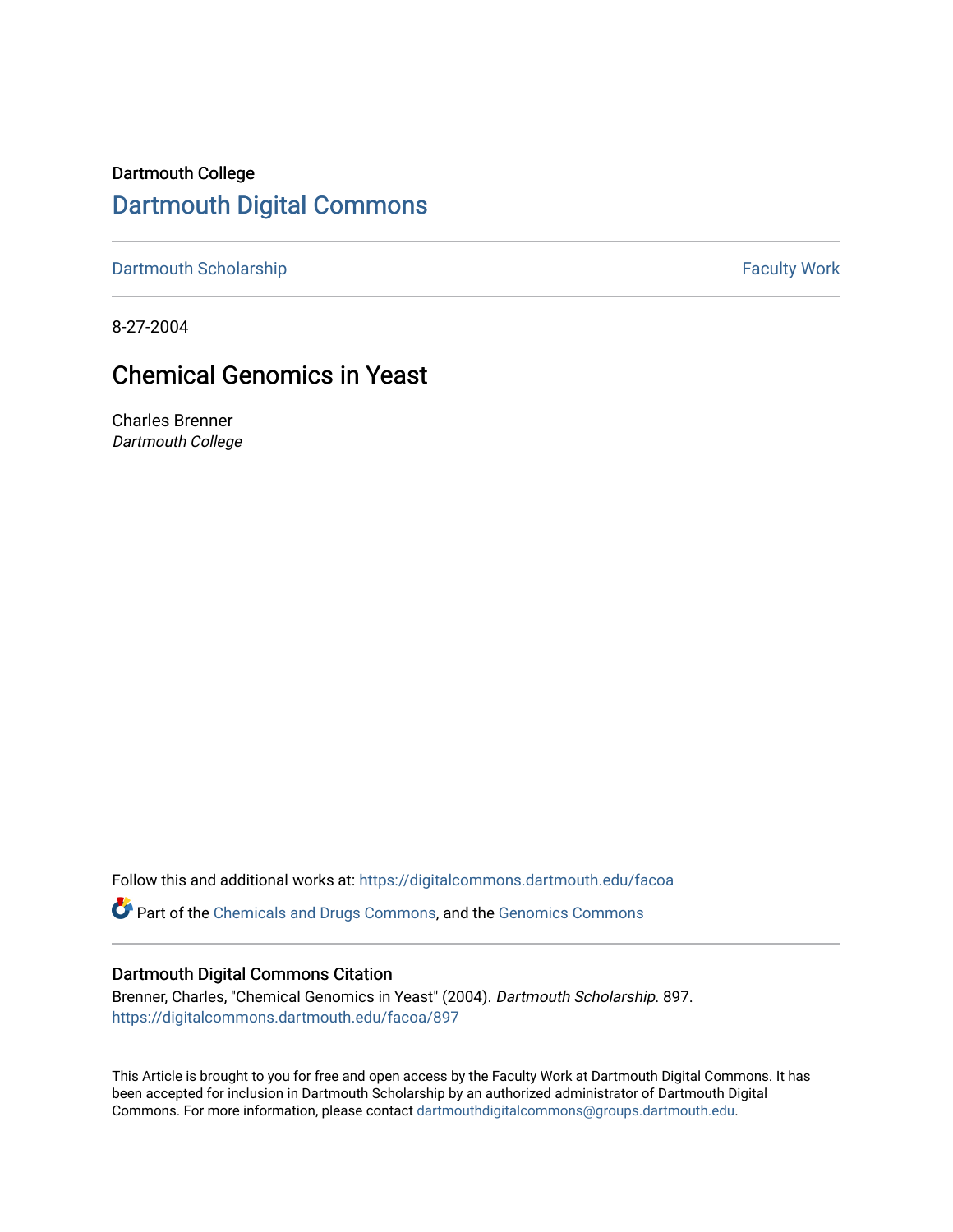## Minireview **Chemical genomics in yeast** Charles Brenner

Address: Departments of Genetics and Biochemistry and the Norris Cotton Cancer Center, Dartmouth Medical School, Lebanon, NH 03756, USA. E-mail: charles.brenner@dartmouth.edu

Published: 27 August 2004

*Genome Biology* 2004, **5:**240

The electronic version of this article is the complete one and can be found online at http://genomebiology.com/2004/5/9/240

© 2004 BioMed Central Ltd

### **Abstract**

Many drugs have unknown, controversial or multiple mechanisms of action. Four recent 'chemical genomic' studies, using genome-scale collections of yeast gene deletions that were either arrayed or barcoded, have presented complementary approaches to identifying gene-drug and pathwaydrug interactions.

The fact that much of modern drug research is target-oriented obscures the long history during which the effects of drugs were discovered prior to identification of their targets. There remain many natural products and drugs for which the cellular target protein(s) are yet to be fully characterized. Without the identification of specific targets, it is extremely difficult to modify and improve the performance of drugs and to determine whether side effects are due to effects on the primary target or 'off target' effects. Indeed, mouse-on-the-hotplate analgesia assays [1] seem crude in this era of high-throughput screening and structure-based refinement of, for example, inhibitors of cyclooxygenase 2 (COX-2) [2]. But the advantage of targetless whole-animal assays is that compounds that would pass some early stage of in vitro screening, only later to fail to have in vivo efficacy, do not score positively in whole-animal assays. This is important because acceleration of failure is considered to be a cost- and time-conserving necessity in drug discovery.

There is clearly a need to work through the legacy compound collections owned by pharmaceutical companies. In addition, the introduction of zebrafish [3] and invertebrate [4] systems into drug screening (for the advantages cited above for mouse assays) will ensure that there is an ongoing need for genetic and genomic strategies that can identify the targets of pharmacologically interesting small molecules. Because no eukaryotic model system is more genetically advanced than the budding yeast Saccharomyces cerevisiae and because fungi contain substantial numbers of orthologs of human drug targets, baker's yeast is an obviously place to

start to identify drug mechanisms of action. Four recent papers [5-8] make important contributions to mapping drug effects using yeast genomics.

## **The genetic basis of drug sensitivity and resistance**

Before reviewing recent work, it is useful to consider a number of ways in which a drug might inhibit the division, growth or survival of yeast cells. Conceptually, the simplest mechanism is that a drug inhibits an enzyme essential for cell division and growth, such as a replicative DNA polymerase. If this were the case, then the primary target of the drug is expected to be encoded by an essential gene, such that one could select for dominant resistant mutants in haploid or diploid cells; but one could not easily conduct a screen that would depend on recovery of haploid loss-of-function mutants in the target gene because such cells are expected to be nonviable. Because a collection of all potential dominant mutants would have many more members than the total number of genes (and, in fact, many more than the total number of codons), there is no standing genetic resource for such drug selections in any organism. Typically, a researcher interested in selecting for dominant drug-resistant mutants will mutagenize cells anew and plate many millions of such cells for resistant colonies.

In the case of replicative polymerases, many drugs that act on these proteins are actually pro-drugs, compounds that depend on cellular enzymes for conversion to the active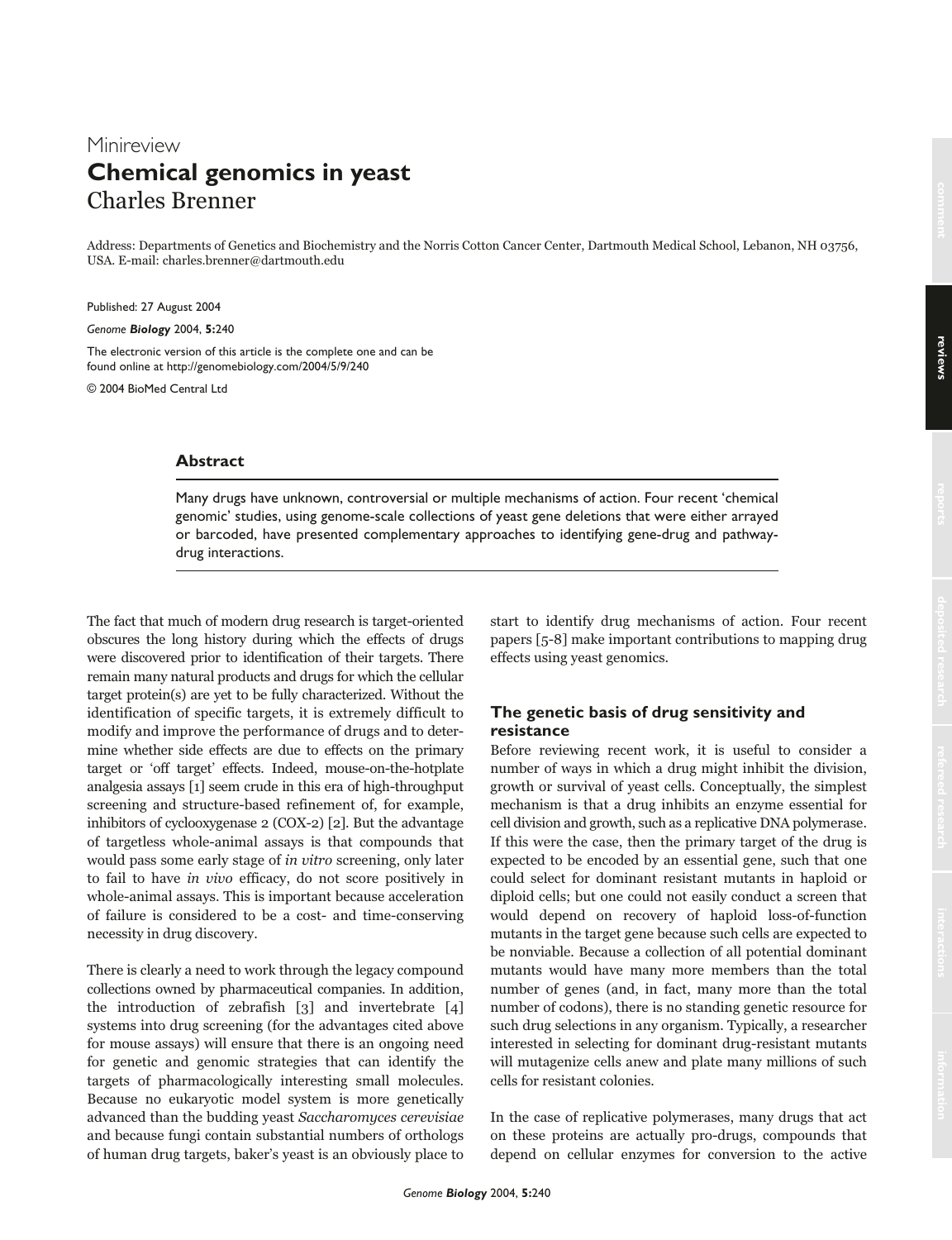inhibitory agents. Thus, for azidothymidine or dideoxyinosine to inhibit their intended targets (reverse transcriptases) or their unintended targets (host DNA polymerases), the compounds must undergo three cycles of phosphorylation to generate chain-terminating nucleoside triphosphates. For cases in which pro-drug activation is limiting for toxicity, simple loss-of-function mutations in pro-drug activation enzymes are expected to cause drug resistance, unless the enzymes are encoded by essential genes, while supersensitive mutants might be identified as specific gain-of-function alleles of pro-drug activating enzymes. The ability to select a resistant mutant as a simple loss-of-function allele is a tremendous advantage because the necessary mutagenized library size becomes equal to the number of nonessential genes.

Identifying drug-sensitive mutants from libraries of lossof-function mutants has been facilitated by the preparation of nearly complete collections of yeast gene knockouts. For drug screens in which one wishes to query only nonessential genes, haploid yeast libraries can be used that will ultimately number around 5,000 strains, each carrying a deletion of a single nonessential gene. Typically, the gene-drug interactions that are discovered from such screens do not point directly to the target of the drug being screened but rather to a second cellular process that is rendered essential by treatment with a drug. By contrast, for drug screens in which one would like to embrace the full complement of nonessential and essential genes, libraries of yeast heterozygous diploid strains can be utilized that will ultimately number more than 6,000. Screening such heterozygous libraries typically identifies the drug target by a process termed drug-induced haploinsufficiency [9], but titration of a target by a drug may also render another gene or pathway 'synthetically' lethal.

### **Genetic arraying and barcoding**

Historically, experiments that positively select for features of interest have been considered to be more powerful than simple mutant screens because more cells can be plated in a selection (for colony formation against a background of drug sensitivity) than in a screen (failure to grow against a background of growth). The problem is recovering and identifying the most sensitive strains from screens. There are two practical approaches to this problem: genetic arraying [5,6] and barcoding [7,8], which are schematized in Figure 1. In a genetic arraying experiment, thousands of strains of different genotypes are maintained in ordered grids and transferred to drug plates, typically by robotic transfer. This approach was first utilized in genome-scale two-hybrid [10] and synthetic-lethal analyses [11]. While the genetic array may be at a genomic scale, I prefer the term 'genetic array' to 'genomic array', to avoid confusion with expression arrays and to emphasize that the arrayed elements are mutant strains. Alternatively, in a barcoding experiment, a genomescale deletion library is treated as a single pool. Because, in the construction of the collection of yeast gene deletions,



#### **Figure 1**

Genetic arrays and barcodes for chemical genomics. **(a)** In a genetic array, constructed mutants are maintained separately and are stamped onto no-drug or drug-containing petri dishes for time-dependent photographic analysis. **(b)** In a barcoding experiment, mutants are pooled and grown together with and without drugs. Growth of each of the mutants is assessed by hybridization of amplified barcodes to a microarray (the barcodes are labeled with Cy3 or Cy5 fluorescent dyes). Because particular mutant strains may have drug-free growth defects and/or lower barcode microarray signal efficiency, drug sensitivity or resistance can only be scored for a particular strain in comparison to its behavior without a drug.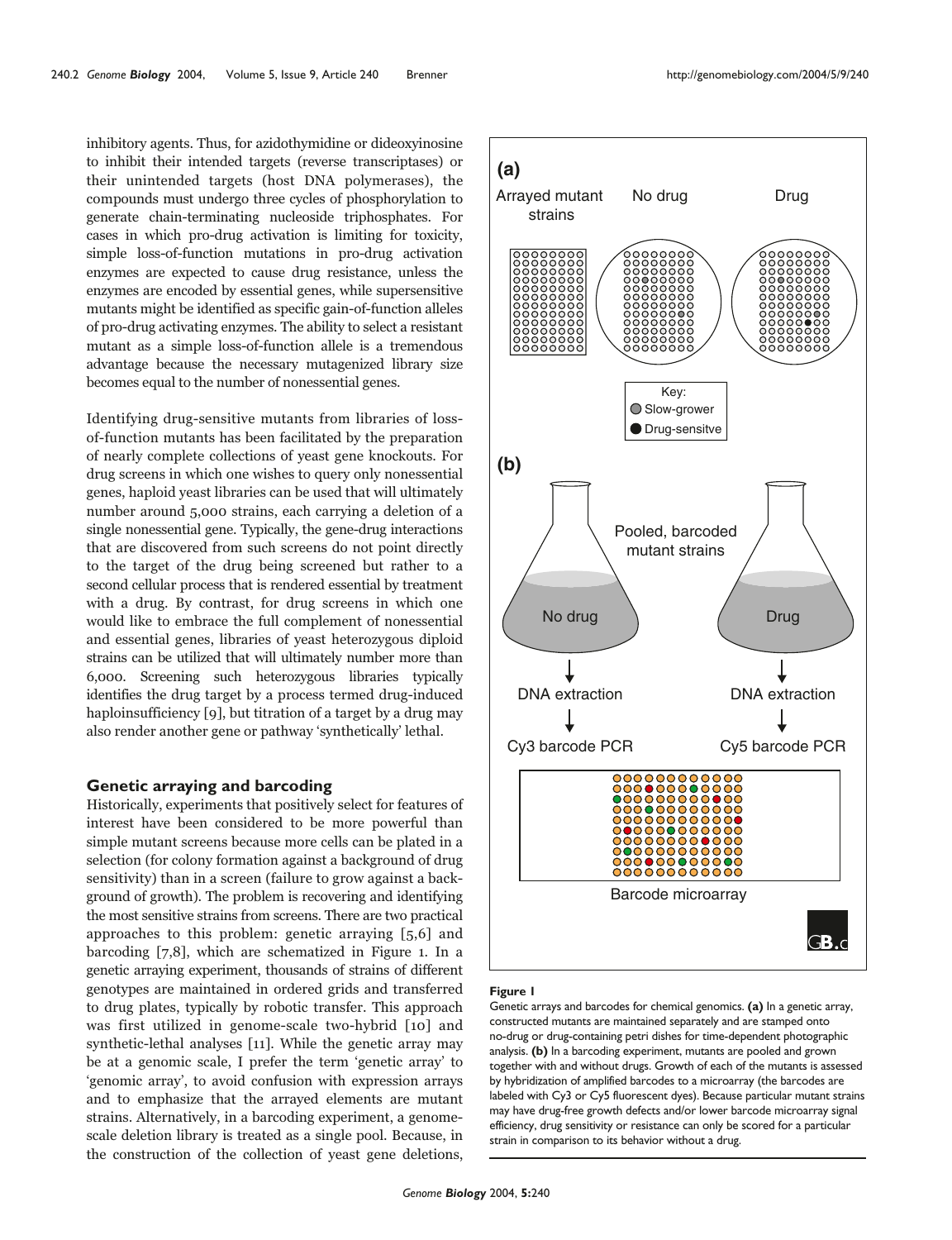oligonucleotide 'barcodes' were integrated next to each deletion and flanked by common PCR-primer annealing sites [12,13], loss of a strain heterozygous for a particular gene can be measured by loss of signal in a DNA microarray using a barcode oligonucleotide chip [9]. The barcode microarray is not an expression array but rather a microarray performed to quantify introduced DNA elements in the mixed population of strains. Both genetic arrays and barcoding have recently been used to identify drug targets using yeast.

#### **Sensitivity of tryptophan auxotrophs to ibuprofen**

Using a genetic-array-based method, Tucker and Fields [5] investigated the sensitivity of 4,800 haploid yeast strains, each containing a deletion of a different gene, to ibuprofen and three other drugs. After removing strains considered too sick for scoring drug effects and those that were sensitive to multiple drugs, the authors found a number of interesting gene-drug and pathway-drug interactions. Ibuprofen is widely used as a nonsteroidal anti-inflammatory drug (NSAID) that inhibits cyclooxygenase. The NSAIDs ibuprofen, indomethacin and sulindac sulfide, however, have been reported to reduce Alzheimer's disease and amyloidogenesis in a manner that does not involve cyclooxygenase [14], and it appears that the cancer chemopreventive effects of NSAIDs are not entirely due to cyclooxygenase inhibition [15]. As yeast cells do not encode a cyclooxygenase but 50  $\mu$ M ibuprofen is growth-inhibitory to wild-type strains, it was interesting to examine whether mutations in any nonessential yeast gene(s) conferred increased sensitivity to ibuprofen.

Remarkably, mutations in any of seven different genes involved in tryptophan biosynthesis conferred enhanced sensitivity to ibuprofen [5]. It is important to note that this does not indicate that ibuprofen inhibits tryptophan biosynthesis - all of these strains are viable on rich media - but that loss of tryptophan synthesis coupled with the inhibitory effects of ibuprofen on another molecule is toxic. In fact, given the way this experiment was done, the existence of a deletion strain that is synthetically lethal or synthetically less viable with this set of strains could potentially identify the direct target of ibuprofen toxicity in yeast. Alternatively, overexpression-cloning could potentially identify the same molecule as an ibuprofen-resistant transformant.

## **Targeting of sphingolipid synthesis by dihydromotuporamine C**

Using a genetic arraying method, Baetz and co-workers [6], screened 5,000 heterozygous yeast mutants for sensitivity to dihydromotuporamine C, a compound used in preclinical development as an inhibitor of metastasis. These investigators did not exclude sick strains and identified 21 heterozygous mutants that exhibited the greatest drug sensitivity. Transferring the 21 identified strains to liquid cultures with and without drugs, they established that mutants heterozygous for two steps in sphingolipid metabolism were the most sensitive to dihydromotuporamine C. Turning to a candidate-gene

approach, they then discovered four additional strains heterozygous for genes involved in sphingolipid metabolism that were drug-sensitive. Because, additionally, the drug reduced ceramide production in wild-type yeast and addition of 50 nM ceramide protected human breast carcinoma cell line MDA-231 from the drug, it appears that dihydromotuporamine C targets sphingolipid biosynthesis directly.

## **Rediscovery of rRNA processing as a target of 5-fluorouracil**

Using the barcoding method and a collection of 3,500 heterozygous yeast diploid strains, Lum and colleagues [7] screened 78 different drugs, the majority of which are approved by the US Food and Drug Administration (FDA) and are considered to have well-characterized targets. Among these drugs was the cancer chemotherapy agent 5-fluorouracil, which was shown more than 30 years ago to inhibit rRNA processing [16]. Despite extensive studies of the drug's mechanism of action in fungal [17], fly [18] and human [16] systems, this information was nearly, but not entirely, forgotten [19] as investigators focused on the potential for 5-fluorouracil to function as a pro-drug of 5-fluorodUMP, a potent inhibitor of thymidylate synthetase [20]. When Lum and colleagues tested heterozygous yeast strains for sensitivity to 5-fluorouracil, they found eight strains that were more sensitive than thymidylate synthetase heterozygotes; at least seven of these mutants are defective in rRNA processing, a result that not only reinvigorates studies of the mechanism of action of 5-fluorouracil but also suggests a number of new potential cancer targets.

### **A new type of structure-activity relationship analysis**

Quantitative structure-activity relationship (QSAR) analysis is performed when a series of defined alterations in a small molecule are correlated with the read-out of an in vitro or in vivo assay of drug efficacy. When Giaever and co-workers [8] screened 10 different drugs against 5,900 heterozygous yeast strains by the barcoding method, they were surprised to find that dyclonine, fenpropimorph, and alverine citrate, which are described as an anesthetic, an agricultural antifungal, and a muscle relaxant, respectively, have nearly identical profiles of haploinsufficiency, with erg24, set6 and tvp18 heterozygotes being most sensitive. Furthermore, these investigators realized that the three drugs share a core substructure that may provide the genetic basis for their action. The haploinsufficiency profile can be considered an exquisitely sensitive qualitative (rather than quantitative) structure-activity relationship that maps chemical properties not onto pharmacological potencies but onto pathways. The degree to which the shared pathways in yeast underlie target or off-target effects in the use of these drugs can now be investigated.

In conclusion, although many high-throughput chemical screening methods were developed for enzyme-target-based assays, the parallelization of genetic and genomic methods have